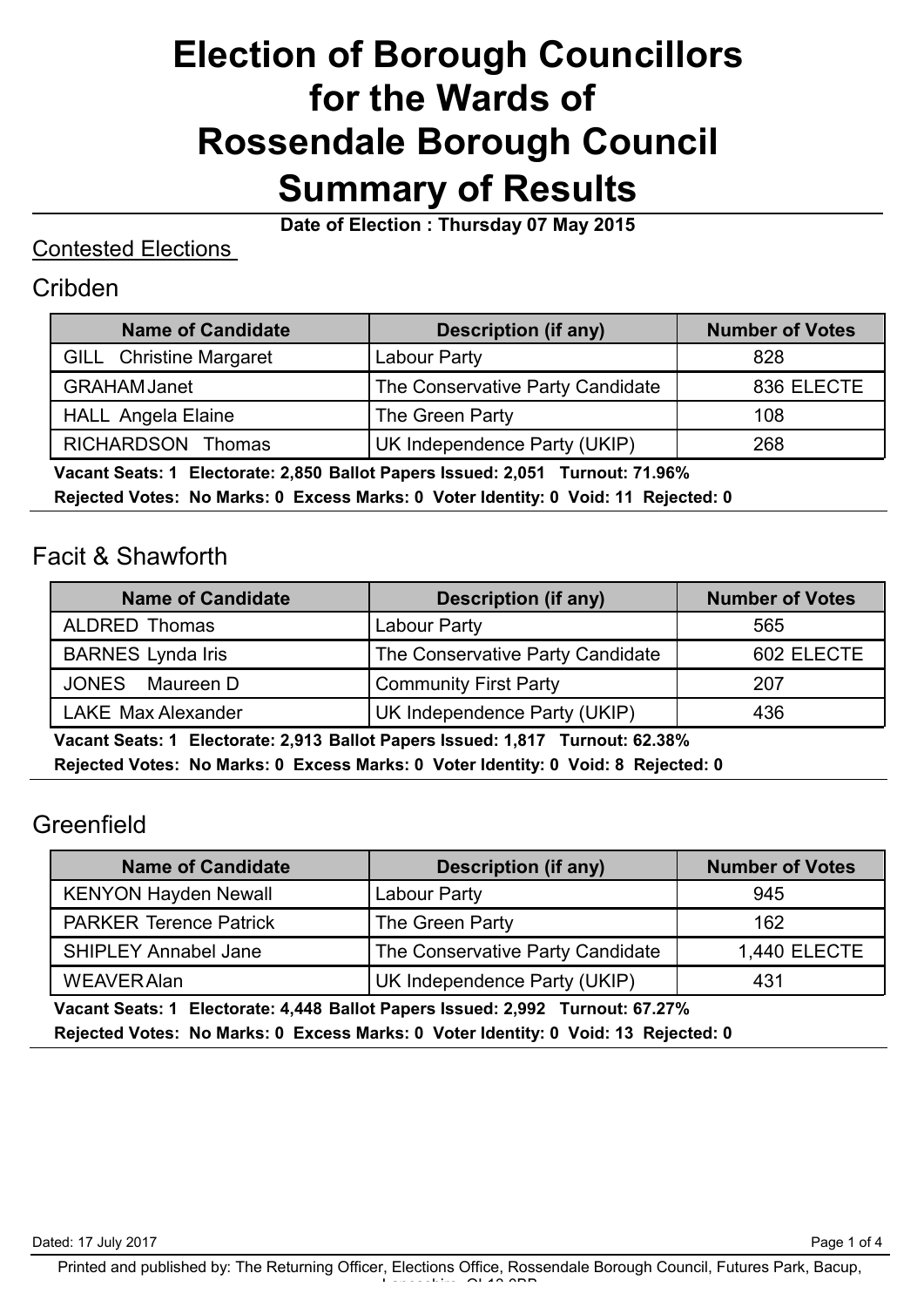#### Contested Elections

## **Greensclough**

| <b>Name of Candidate</b>                                                          | <b>Description (if any)</b>      | <b>Number of Votes</b> |
|-----------------------------------------------------------------------------------|----------------------------------|------------------------|
| <b>MACNAE Andrew Clive Mitchell</b>                                               | Labour Party                     | 1.074                  |
| <b>NANGLE Susan Elizabeth</b>                                                     | UK Independence Party (UKIP)     | 641                    |
| <b>STEEN</b><br>Peter                                                             | The Conservative Party Candidate | 1,084 ELECTE           |
| Vecent Caster 4. Electerater 4.202. Pollet Denore Issued: 2.040. Turnsut: C4.470/ |                                  |                        |

 **Vacant Seats: 1 Electorate: 4,393 Ballot Papers Issued: 2,819 Turnout: 64.17%**

**Rejected Votes: No Marks: 0 Excess Marks: 0 Voter Identity: 0 Void: 20 Rejected: 0**

# Hareholme

| <b>Name of Candidate</b>                                                                                    | <b>Description (if any)</b>      | <b>Number of Votes</b> |
|-------------------------------------------------------------------------------------------------------------|----------------------------------|------------------------|
| <b>BALCHIN Clive Robert</b>                                                                                 | UK Independence Party (UKIP)     | 690                    |
| <b>MARRIOTT</b> Michael Patrick                                                                             | Labour Party                     | <b>1,209 ELECTE</b>    |
| <b>MAY</b><br>Nicola Lynn                                                                                   | The Conservative Party Candidate | 1,018                  |
| $\mathbf{M}$ , and $\mathbf{F}$ , and $\mathbf{F}$ , and $\mathbf{F}$ , and $\mathbf{F}$ , and $\mathbf{F}$ |                                  |                        |

 **Vacant Seats: 1 Electorate: 4,224 Ballot Papers Issued: 2,927 Turnout: 69.29%**

**Rejected Votes: No Marks: 0 Excess Marks: 0 Voter Identity: 0 Void: 18 Rejected: 0**

### Healey & Whitworth

| <b>Name of Candidate</b>     | <b>Description (if any)</b>      | <b>Number of Votes</b> |
|------------------------------|----------------------------------|------------------------|
| <b>HARRISON Martin</b>       | UK Independence Party (UKIP)     | 350                    |
| <b>POWELL Dayne Ryan</b>     | The Conservative Party Candidate | 509                    |
| RUANE Karen                  | <b>Community First Party</b>     | 418                    |
| SERRIDGE Sean Joseph Michael | <b>Labour Party</b>              | 627 ELECTE             |

 **Vacant Seats: 1 Electorate: 3,074 Ballot Papers Issued: 1,910 Turnout: 62.13%**

**Rejected Votes: No Marks: 0 Excess Marks: 0 Voter Identity: 0 Void: 6 Rejected: 0**

### **Helmshore**

| <b>Name of Candidate</b> | <b>Description (if any)</b>      | <b>Number of Votes</b> |
|--------------------------|----------------------------------|------------------------|
| DAVIES Anita             | The Green Party                  | 175                    |
| HARDING Emma Jane        | Labour Party                     | 1.049                  |
| HAWORTH Tony             | The Conservative Party Candidate | 1,894 ELECTE           |
| PICKUP Michael John      | UK Independence Party (UKIP)     | 423                    |

 **Vacant Seats: 1 Electorate: 4,804 Ballot Papers Issued: 3,556 Turnout: 74.02% Rejected Votes: No Marks: 0 Excess Marks: 0 Voter Identity: 0 Void: 15 Rejected: 0**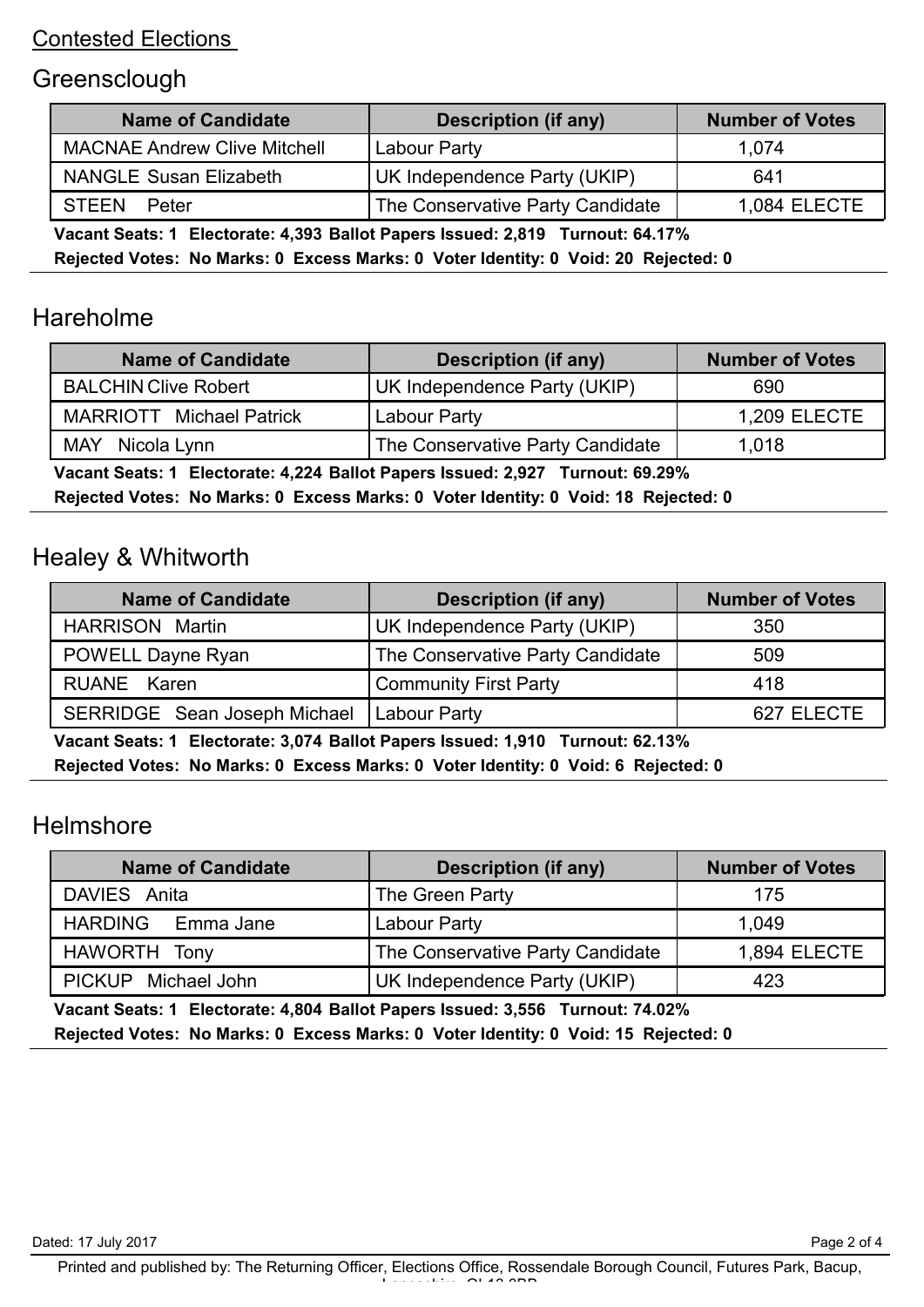## Irwell

| <b>Name of Candidate</b>               | <b>Description (if any)</b>      | <b>Number of Votes</b> |
|----------------------------------------|----------------------------------|------------------------|
| <b>EATON</b><br>Janet                  | The Conservative Party Candidate | 967 ELECTE             |
| <b>SMITH</b><br>Michelle               | Labour Party                     | 884 ELECTE             |
| <b>THOMPSON Laura-Beth</b>             | The Conservative Party Candidate | 790                    |
| <b>WALMSLEY Andrew</b>                 | <b>Labour Party</b>              | 803                    |
| <b>WELLS</b> John Marvin               | UK Independence Party (UKIP)     | 608                    |
| <b>WHITEHEAD</b><br><b>Hilary Jane</b> | The Green Party                  | 197                    |

 **Vacant Seats: 2 Electorate: 4,189 Ballot Papers Issued: 2,541 Turnout: 60.66%**

**Rejected Votes: No Marks: 0 Excess Marks: 0 Voter Identity: 0 Void: 4 Rejected: 0**

# Longholme

| <b>Name of Candidate</b>   | <b>Description (if any)</b>      | <b>Number of Votes</b> |
|----------------------------|----------------------------------|------------------------|
| <b>BARNES Gary</b>         | UK Independence Party (UKIP)     | 509                    |
| CHARLTON-MOCKETT<br>Mischa | The Conservative Party Candidate | 1,082                  |
| POLLARD-RYLANCE Karen Jane | <b>Green Party</b>               | 162                    |
| SMALLRIDGE Samuel Michael  | Labour Party                     | <b>1,142 ELECTE</b>    |

 **Vacant Seats: 1 Electorate: 4,195 Ballot Papers Issued: 2,907 Turnout: 69.30% Rejected Votes: No Marks: 0 Excess Marks: 0 Voter Identity: 0 Void: 12 Rejected: 0**

#### **Stacksteads**

| <b>Name of Candidate</b> | <b>Description (if any)</b>      | <b>Number of Votes</b> |
|--------------------------|----------------------------------|------------------------|
| <b>GORDON</b><br>Donald  | UK Independence Party (UKIP)     | 343                    |
| <b>LAMB Christine</b>    | Labour Party                     | 919 ELECTE             |
| STEEN Hazel May          | The Conservative Party Candidate | 495                    |

 **Vacant Seats: 1 Electorate: 2,920 Ballot Papers Issued: 1,768 Turnout: 60.55%**

**Rejected Votes: No Marks: 0 Excess Marks: 0 Voter Identity: 0 Void: 11 Rejected: 0**